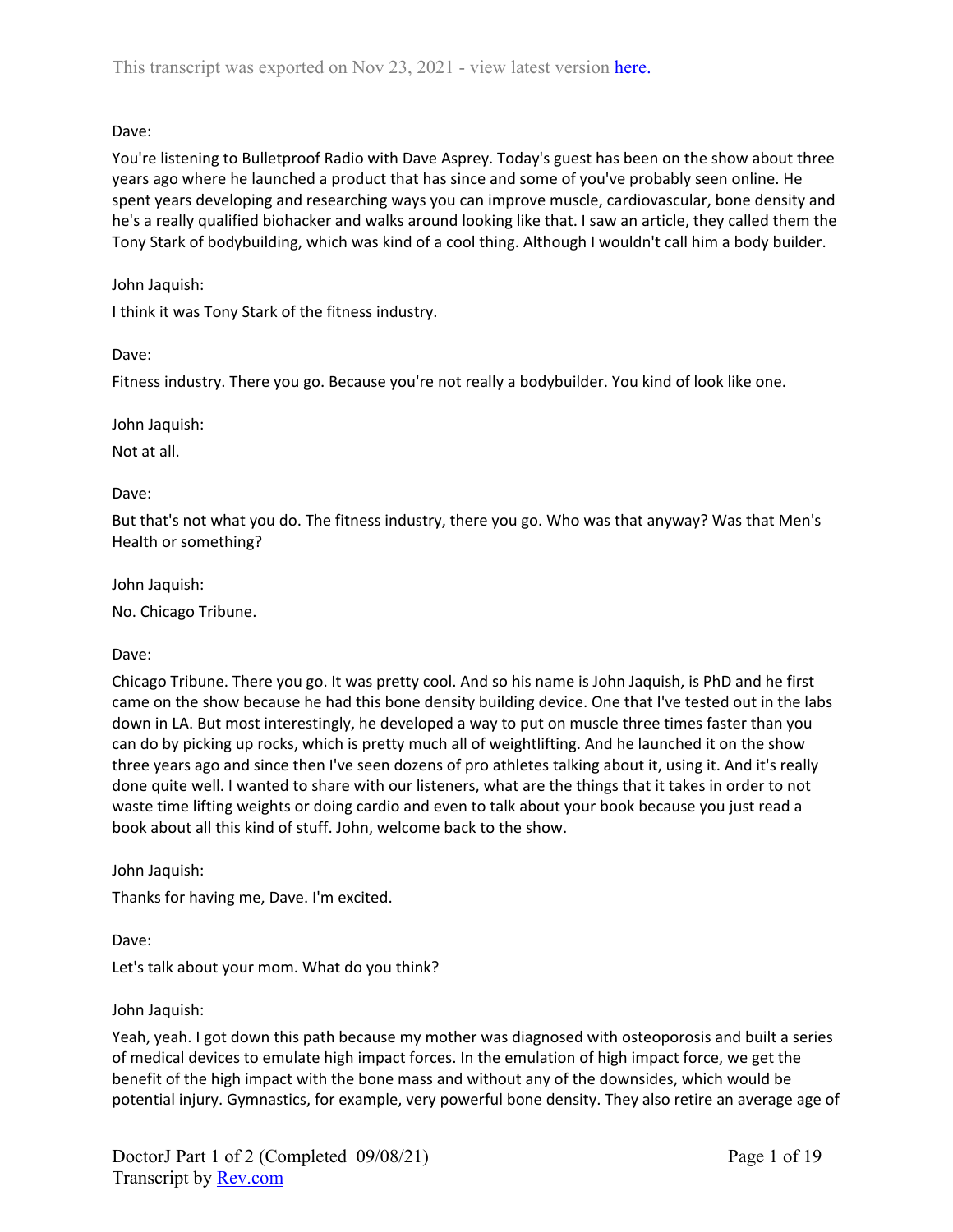19 because they're so injured. The challenge was how do we get the benefits without the drawbacks? Building impact emulation devices is what I did and filed patents on those.

Dave:

And there's the bioDensity device as well.

John Jaquish:

That was my first one.

Dave:

Which your research pioneered. That's the one that people have probably seen on videos at Upgrade Labs. And it's interesting because when you talk about mimicking high impact, I used to weigh 300 pounds and I'm still whatever today around 230 with the amount of muscle I'm carrying. High impact for me as a 48 year old who's had three knee surgeries seems stupid.

John Jaquish:

Beyond.

Dave:

Am I right?

John Jaquish:

Oh yeah. Yeah. We're great with impact when we're kids will and coincidentally peak bone mass is at 30 years of age. People grow bone and then they reach 30 and then it starts to diminish. And I have an iPhone app called Fractureproof. And when you look at the way that works, you enter your body weight, you hold it on your hip and you jump up in the air and land and see how many multiples of body weight you can create. If you are beneath 4.2 multiples of body weight, you're doing nothing for bone, nothing.

Dave:

Wow.

John Jaquish:

That's is the minimum dose response. It's challenging people. I meet post-menopausal people all the time who are like, oh yeah, I go for walks every day for my bone health.

Dave:

Nothing.

John Jaquish:

Yep. I give them the grim reality. That's not doing shit.

Dave:

It'll probably help with lymphatic drainage.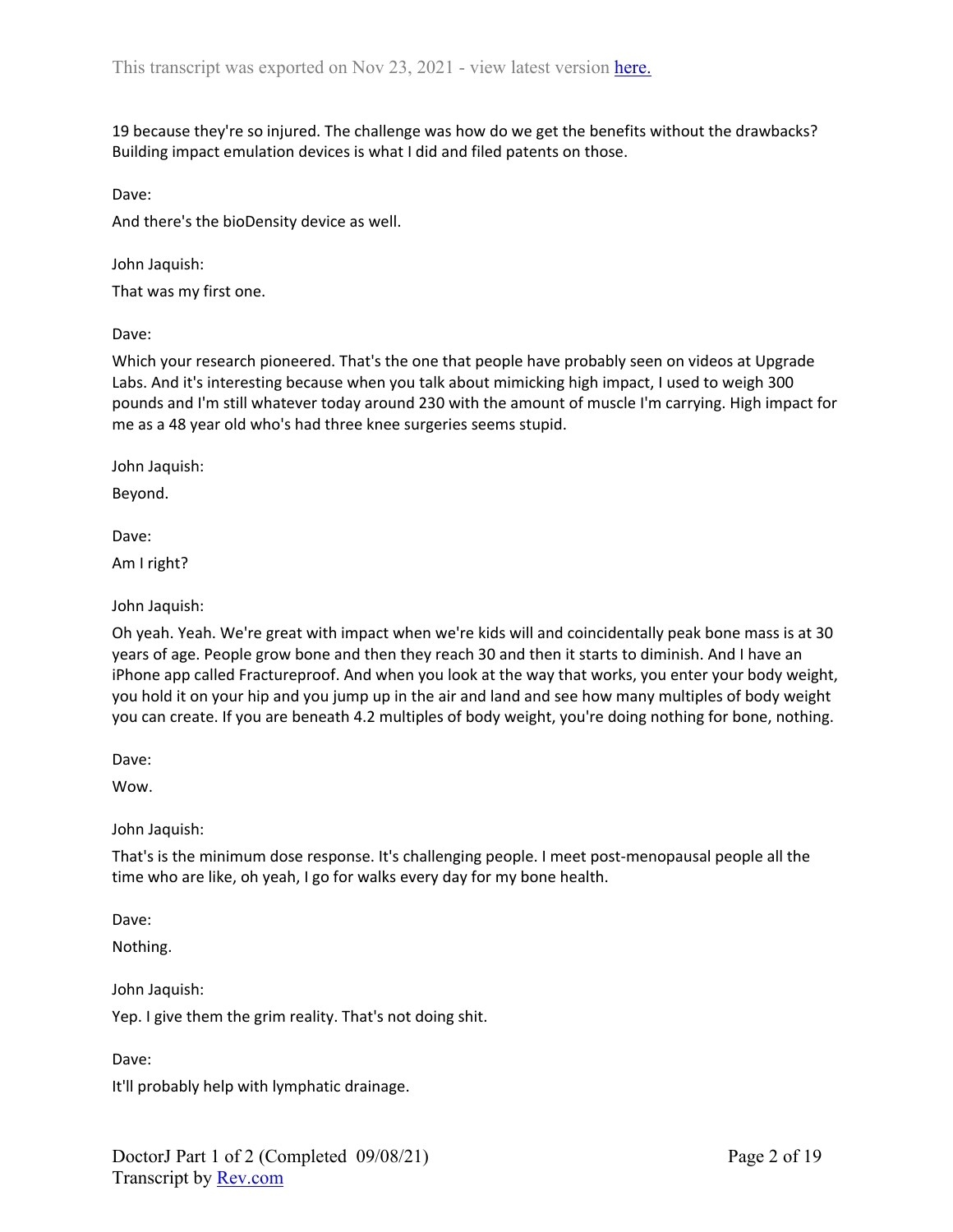John Jaquish: Of course. Circulation.

Dave: And some mitochondrial density.

# John Jaquish:

It's exercise, it's better than doing nothing but don't think you're going to keep from getting osteoporosis by doing that.

## Dave:

What about supplements like K2 and vitamin D3 and taking enough magnesium and possibly calcium if you're deficient, those seem to be pretty important for maintaining muscle mass. I've seen studies.

# John Jaquish:

Right. Right. They're building blocks. When I'm speaking in conferences, if somebody asks that question, I give them an example, somebody who lifts weights and takes extra protein or makes sure their protein intake is higher, they can turn that into muscle. Well, if you just ate the protein and didn't work out, would you grow muscle? Everybody seems to know the answer to this question, which is no. Why would you expect to take the building blocks for bone but then do nothing to stimulate the growth of bone and expect to change? You get nothing.

## Dave:

Except if you take testosterone and you eat more protein and you don't start lifting, you are going to put on muscle and lose fat.

## John Jaquish:

A little bit, sure.

## Dave:

Because it was a hormonal thing. I figure with vitamin D you probably can get a tiny change but it's not enough to matter. Why don't you give it a signal from the environment? And you're saying the signal needs to be 4.2 times your body weight, which basically is jumping a couple of feet off the ground because 9.8 meters per second squared is the acceleration of gravity. If you jump up, if you jump high enough and then you land, you could do it. Otherwise you couldn't do it. And it's why 4.2? Is this your original research? Or did you find that somewhere?

## John Jaquish:

No. There've been a few studies that showed that. One out of Ylivieska, Finland and another one out of Bristol, United Kingdom, two out of Bristol, United Kingdom. They're all right there at four plus multiples of body weight to stimulate any bone growth at all.

Dave: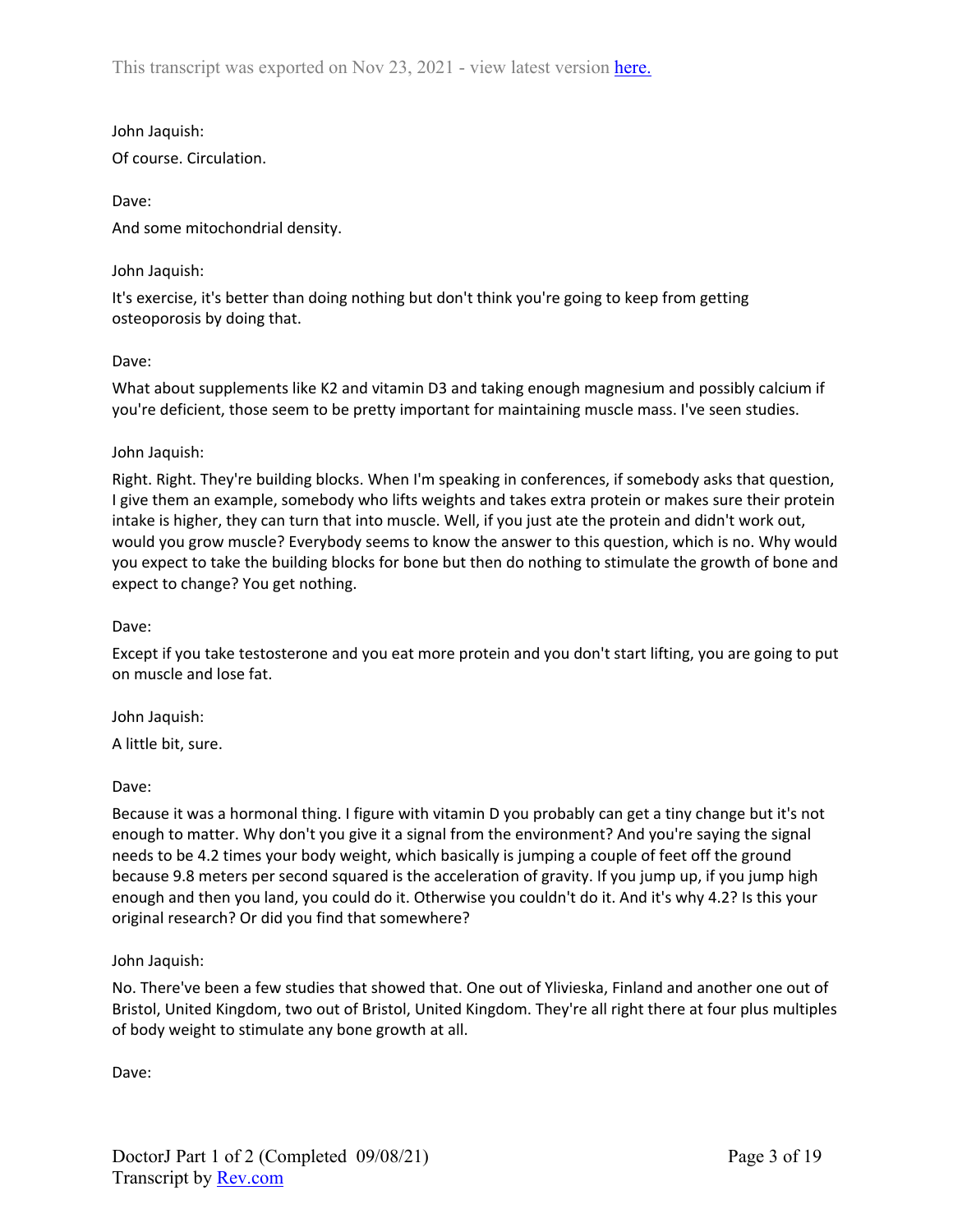Okay. All right, so I'm a relatively young, relatively fit guy. I've had my bone density measured. It's pretty darn strong. I do all sorts of weird stuff, including the X3 and whole body vibration and God knows what else. What are the benefits, if you're not 85 like your mom, to increasing bone density? What do you get out of it?

### John Jaquish:

You're avoiding the potential for fragility fracture later in life. The bone you build through the osteogenic loading process, through this heavy loading, you're getting bone built that's going to last in your body for 30 years. It doesn't go away like muscle, detraining of a muscle starts in 10 days. If you stop working out, you lose your muscle in 10 days. It takes you 30 years to lose the bone.

### Dave:

You can put that bone density on and keep it on for long periods of time.

### John Jaquish:

That's right. And it can benefit you, huge percentage of your life.

### Dave:

Your whole life. There's something else that's going on with this as well. When people have more bone morphogenic protein and higher bone density, they better regulate their blood sugar. You get less diabetes when you have more bone density. Can you walk me through whatever we know about that? Or at least whatever you know about that?

### John Jaquish:

Yeah. Yeah. The more bone density you have, the more muscular tissue you have that's active, that's participating in GLUT4 signaling. Pulling in insulin and glucose and using it correctly. We have a clinical trial on bone density and we have clinical trial in type II diabetics showing tremendous outcomes but also the outcomes are stackable. Somebody takes, metformin.

### Dave:

It's the diabetes anti-aging drug.

### John Jaquish:

Yeah. It's very low side effect, very high benefit, allows a hemoglobin A1C score and then it assists you because it's really doing something curative to the muscular tissue. It's looking at GLUT4, it's increasing the level of GLUT4 signaling. The activity in muscle, not so much hypertrophy but just the efficiency of having it be active and functioning and using its receptors for glucose and insulin, which for somebody who gotten metabolic syndrome, they're not using those things.

### Dave:

Yep. It does appear to make a really big difference. Even if your bone density is higher, even if you don't add a bunch of muscle, you just have better bones and ligaments. There seems to be some correlation there.

John Jaquish: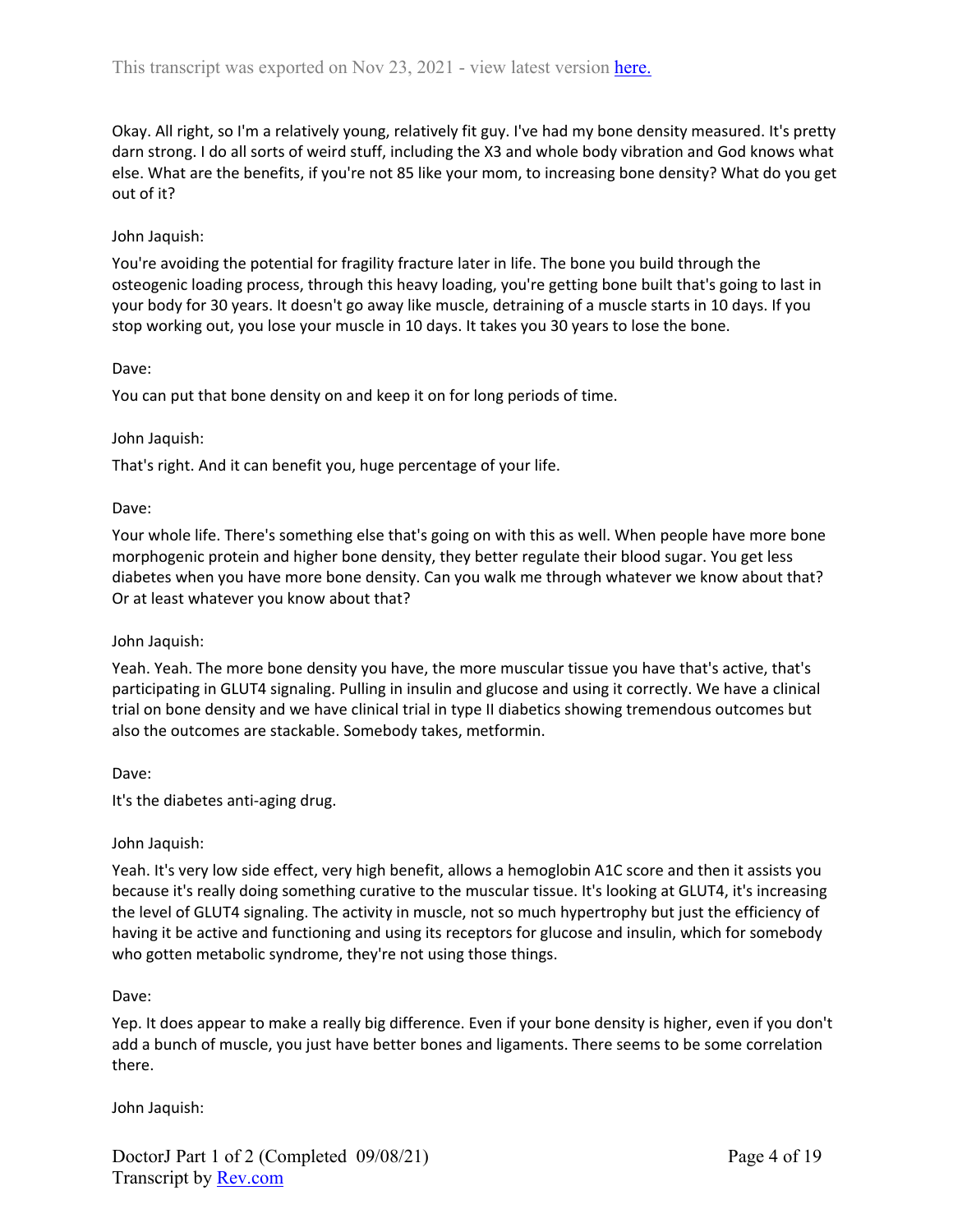Well, this would be theoretical. There's just no study that's going to look at similar populations, one with low bone density, one with higher bone density because they're not going to be similar.

Dave:

They're not.

## John Jaquish:

That's not going to be the only incongruency between the two populations so you can't study it. But what I would say is somebody who has a stronger chassis, has stronger bone mass, are they going to be able to build more muscle? Yeah, absolutely. From an engineering perspective, there's limitations within the body governed by neural inhibition. The more force you put through bone mass, the more likely you are to be triggering at some point the muscles to shut off, sort of like you can't break your own finger by squeezing a fist, no matter how hard you try. You have a neural inhibitory process that is stopping you. But the stronger you get, the more force you can create. I've got some sort of force measurement device in my hand, that force can continue to go up and up and up. And that limitation is still there but it's at a different place every time.

### Dave:

It is at a different place. And this again, there's no study about this. We know that there's mitochondria and bone. We know there's mitochondria and even mitochondrial production in bone marrow. There's something going on around higher levels of bone morphogenic protein. Whether there's crosstalk between mitochondria from different types of tissues. What I do know a 100% is people with high bone density have healthy metabolisms, the vast majority of the time and people with low bone density, even if they have strong muscles, don't have as good of a metabolic profile. We're like, okay, even if you're a 22 year old dude, you want to make sure your bone density is where it ought to be. Especially if you're experimenting with some sort of weird plant based diet because you're not going to like where your bone density ends up when you're 30 if you're doing that.

### John Jaquish:

20 out of 20 studies show you lose bone density very fast when you go on a vegan diet. Very damaging the bone. Also very high indications you're going to die pretty young. Because a fragility fracture after the age of 50, you have a 50% chance of death within one year based on the complications of that fracture.

Dave:

Does the bone density drop faster than IQ when you go on that diet or no?

John Jaquish:

Yeah. Vegan nutrition also lowers your IQ.

Dave:

We're bad people for saying that.

John Jaquish:

Hey, you're pointing at what holes to dig. I'm just digging them.

DoctorJ Part 1 of 2 (Completed 09/08/21) Transcript by [Rev.com](https://www.rev.com/)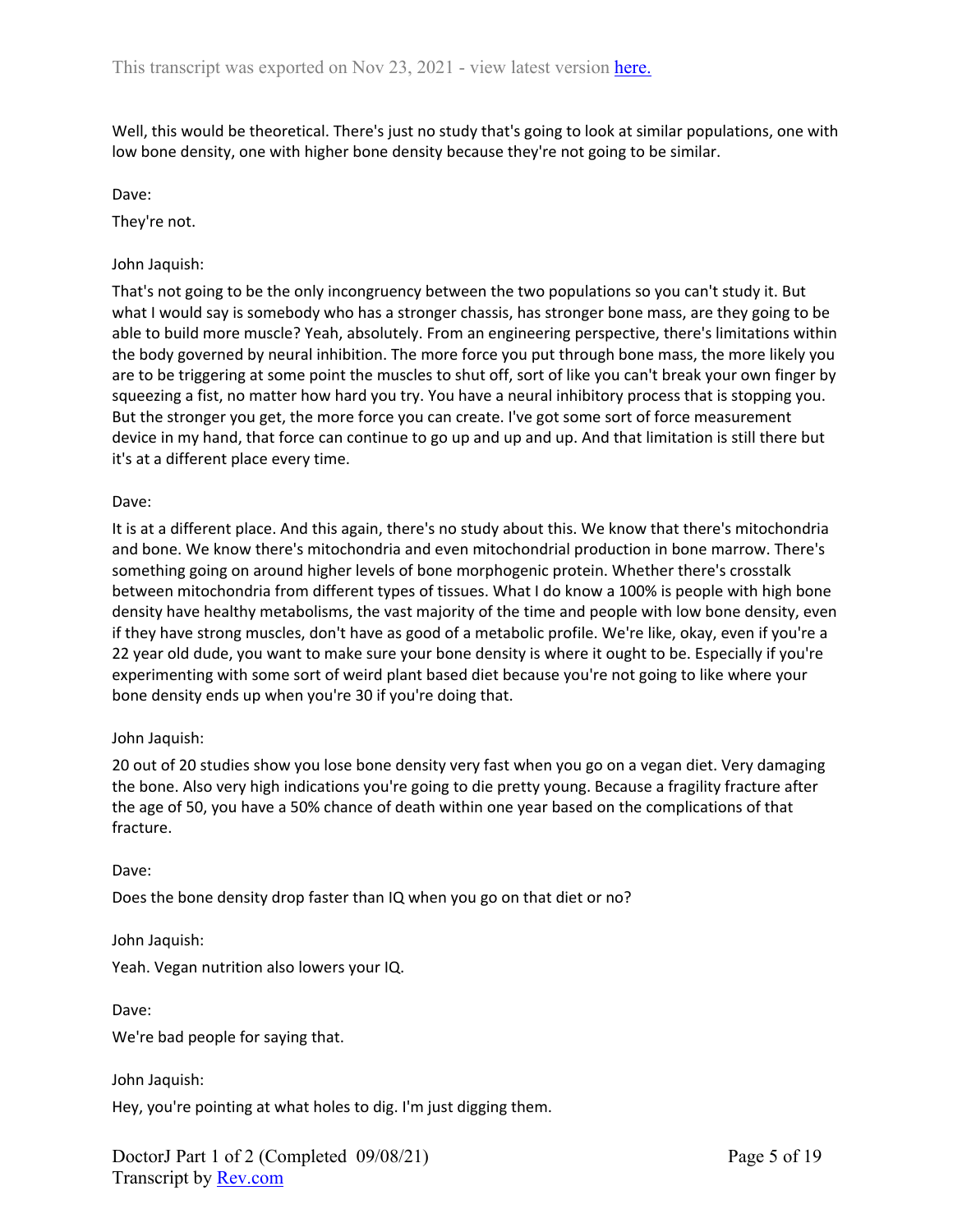I was a raw vegan for a while and it actually does affect your cognition, especially your working memory. There are noticeable differences. I'm sorry. I wish I could eat gravel. It doesn't work.

## John Jaquish:

Doesn't work. And I also wish plant farming didn't kill seven billion animals a year.

Dave:

I know, right?

# John Jaquish:

I say that at a cocktail party and there's some vegan that's upset. I live in California, so they're everywhere. And so I say, "Look, any species that is expanding is taking resources away from another type of species and that's going to equal death." End of story. It does not get more complicated than that. I love the image that you posted the other day. You responded to it when I sent you a comment, the scorched earth looking at the monocrop farming. It's what it does. It just ruins the habitat for anything that would been there. This is killing billions of ground squirrels and rats and mice and birds and birds are being poisoned by the tens of thousands every day.

Dave:

Oh yeah, and bunnies.

John Jaquish:

Over corn farms.

Dave:

And cute turtles and salamanders. You got to name the cute ones because that really triggers the vegans.

## John Jaquish:

Yeah. It's true. Nobody cares about the rats. But when you're like, oh yeah, they're killing the birds.

## Dave:

And that's not counting bugs, like butterflies and things like that. Now that I'm running a farm with pigs and sheep and now cows and you can see the biodiversity when you have an ecosystem. I'm looking at that. And we're talking about in terms of bone density, I think what's happening in your metabolism, reflects what's happening in the world of your food supply. If you're eating plant based corn and potato and God knows what else based fake meat, it's going to reflect in your bone density, in your cognitive function and your cell metabolism and you can't break it. Well, so what do you eat? I know some things about what you eat, but tell me about your nutritional thoughts.

## John Jaquish:

Great question. Since the last time we hung out, I probably have adjusted a little bit to just more animal protein. Keeping the fats kind of moderate. I'm regularly at a caloric deficit. I'm doing one meal a day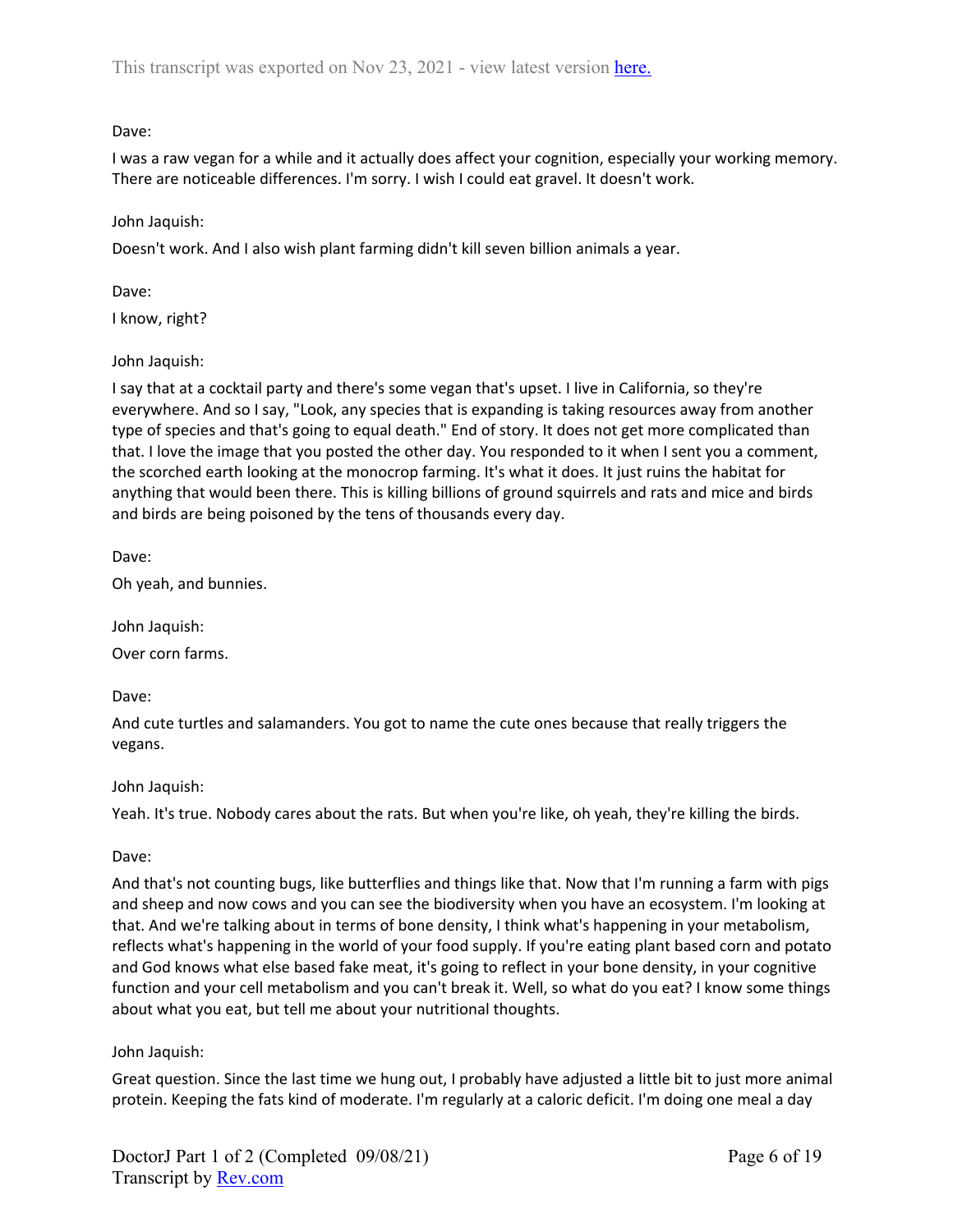consistently now. I'm trying to also experiment with some things that are a little bit easier. A lot of people will just not do multiple day fasting. They just won't do it. I hear a lot, I can't.

## Dave:

Just do the fasting challenge. I taught all sorts, 70,000 people have done my fasting challenge. I'll teach it.

### John Jaquish:

Anyone who says they can't, my instinct is to be like, well, put that in a sentence. I can't be attractive because You just stay in obese person. You're not attractive, you're well aware of this. I can't keep from dying before 50. Say that to yourself.

## Dave:

I'm not saying anything with a can't word.

## John Jaquish:

Yeah. Just don't use the word can't. Of course you can. People dry fast and eat one meal a day during Ramadan. More than a billion people a year do this. If they can do it, I promise you, you can do it. I kind of give the tough love to a lot of people who just whine about the fasting. But anyway, I'm sticking to this one meal a day program. I do bacterial fermentation product called Fortigen. That is it's essential amino acids, very high concentration of essential amino acids.

### Dave:

Let's explain that for a minute for people. Guys, amino acids are the building blocks of protein and you probably suck at breaking down the proteins you eat into amino acids so you can take free amino acids that are a 100% bioavailable. That's what your Fortigen product is, right?

### John Jaquish:

Yeah. Thank you. Yeah, perfect. And so and your body makes a certain amount of amino acids and then the ones that are called essential are the ones your body can't make so you got to take them in. That's really what this amino acid product is. It's made from bacterial fermentation. We are supposed to eat things that are spoiling. That's kind of the natural way we're supposed to be eating but for sanitation reasons, we obviously don't and nor do I recommend that. But Fortigen gets the amino acids from the fermentation without fermentation itself. Then it just has all upside and no down. And so that's a significant portion of my protein. And then I'm just eating one meal a day and at a consistent caloric deficit until I'm going to keep doing this. This is not sustainable, by the way.

### Dave:

I was going to say, I'm a little worried about this OMAD for long periods of time. Most people break themselves on a regimen like that.

### John Jaquish:

Yeah. Let's say 2,000 calories a day, whereas my basal metabolic rate plus activity is more like 3,000. I'm going to do this until I get to a level of body fat that I feel that I can maintain.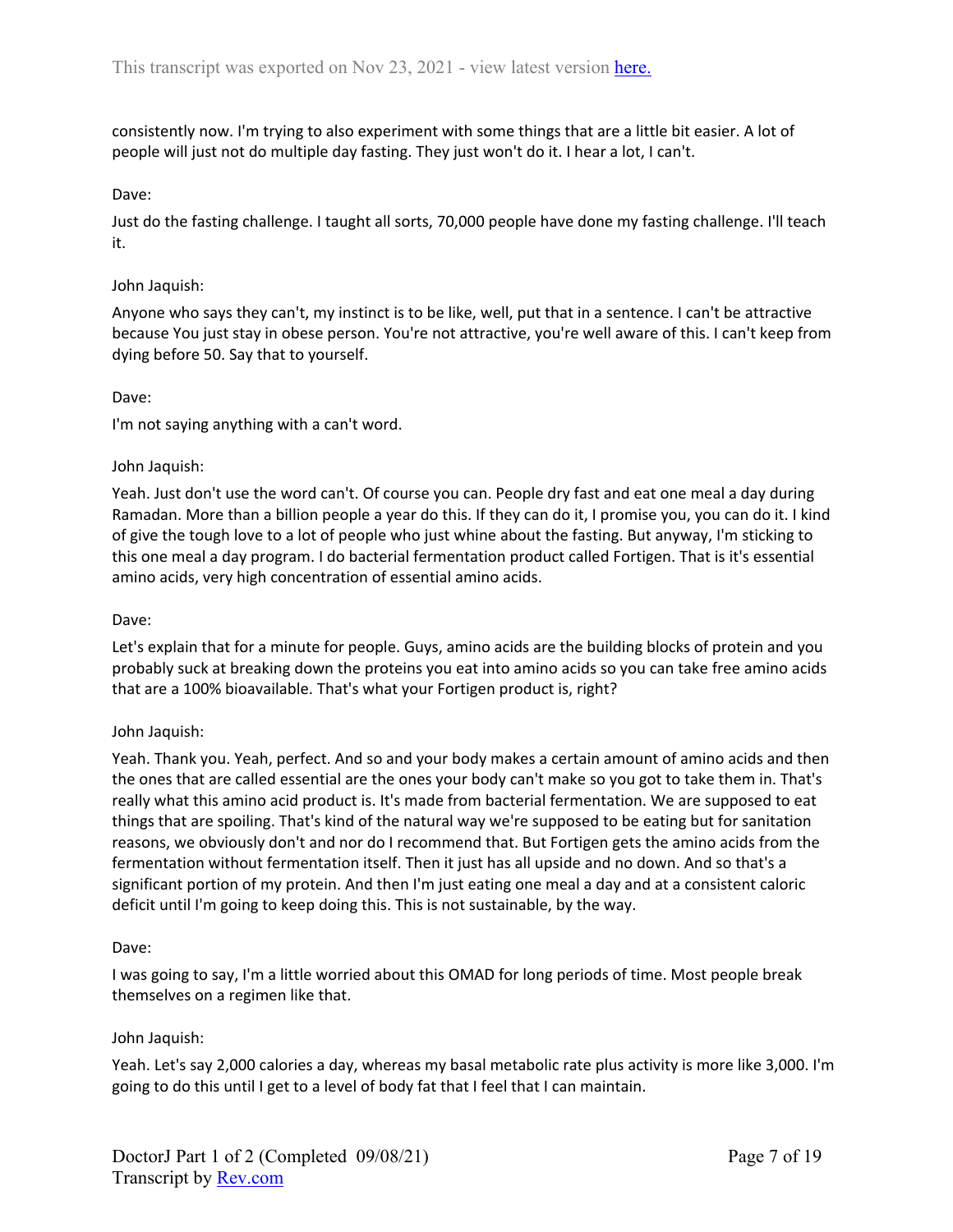What's your goal?

# John Jaquish:

I just want to see where, previously many had said their body starts to fight them at a certain level of body fat. I've heard this at 10% body fat but is that really where? I know with the essential amino acids, I have an advantage with X3 as a grossly superior workout that I'm able to build and maintain a lot more muscle than anybody else would be able to who's not using X3. I'm in unchartered territory right now. How lean can I get? How much can I keep it? How easy is it is to maintain? That's the current experiment.

## Dave:

You're happy to go down to 6% or something? You're looking at fitness competitor kind of levels.

## John Jaquish:

If that's where the road takes me, yeah. I'm at a little over 7% right now. I'm at 7.3.

Dave:

It seems like the studies I've seen, when you get under about 10, your all cause mortality starts to go up and there's issues, especially under seven where you get lung adhesions and tearing of lungs. It's pretty gnarly stuff.

# John Jaquish:

Yeah. But you got to ask those people studied, they weren't getting a surplus of protein. They were starving.

Dave:

That's a fair point. It's a fair point.

# John Jaquish:

They had a lot of other. I got a huge advantage where I get to basically go around the limitations of a lot of protein because I get to have in 16 calories, I can have the equivalent of 200 grams of protein. I know that doesn't even make mathematical sense but because amino acids aren't complete proteins, they don't really count as calories.

Dave:

Well, some of them raise insulin and they sure act like calories. Some of them don't though.

# John Jaquish:

They do act like calories. But according to the FDA, you can't call them calories.

Dave:

Yeah, but according to the FDA, glyphosate is safe.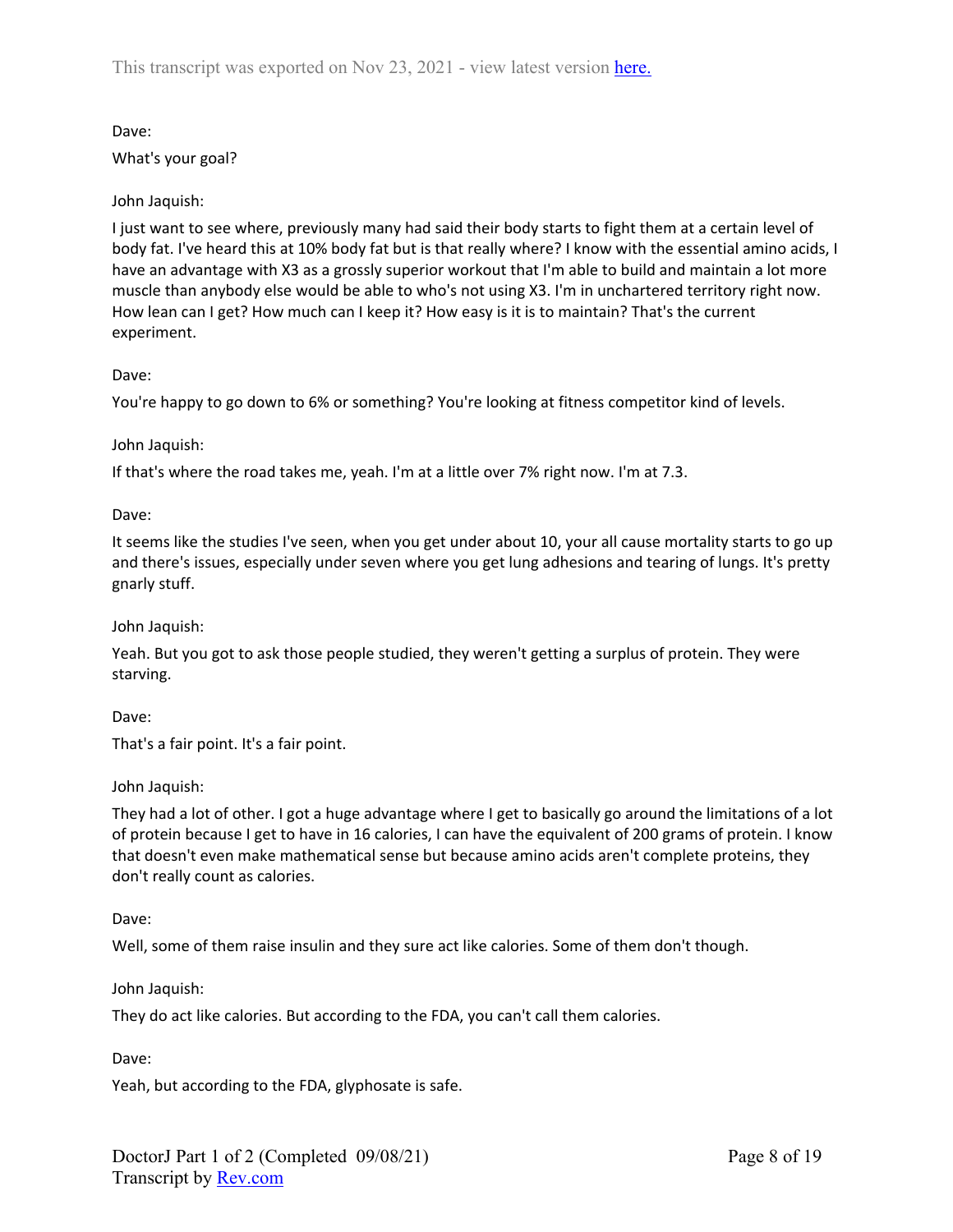# John Jaquish:

This is true.

# Dave:

If you say according to the FDA, it has a 90% chance of being financially derived bullshit. I'm tired of you cannot trust them to do anything truth, anything. If they say it's safe, talk about a pain.

## John Jaquish:

Hey, I posted this today. Half of their revenue comes from companies they're supposed to be regulating in the form of fees.

## Dave:

I've had enough of those guys.

## John Jaquish:

Well still, I have to comply with the FDA when putting nutritional information on my product.

## Dave:

We all do. But the fact that you can't say there's calories in amino acids that get metabolized in the mitochondria to make electrons, that's because the FDA is lying. Fuck you guys. There.

## John Jaquish:

Yeah. Well, this is why I put my Fortigen consumption with my eating window, they're about half an hour apart.

### Dave:

Smart. And there are some amino acids you can take probably during a fast that aren't going to raise insulin. If you take a little glycine before bed, I don't think that's going to break a fast but if you take 20 grams of it, it might. But I know the BCAAs, will generally break a fast because of what they do to insulin.

### John Jaquish:

Absolutely. Well, BCAAs are not really what your body needs and they don't do anything. There's a couple studies that show that they don't even outperform the placebo.

### Dave:

Yeah. The only plus I've seen for BCAAs for endurance athletes. By the way, that's not good for your biology, but for endurance athletes, they tend to get sick more often. And if they take BCAAs, it reduces their likelihood of getting respiratory infections. There's some kind of a benefit there but generally I think they're way overhyped and all that. Well, let's talk a bit about the X3. I'm going to explain what this thing is and then you can explain it better but you sent me probably the first two prototypes ever in existence.

John Jaquish: That's right.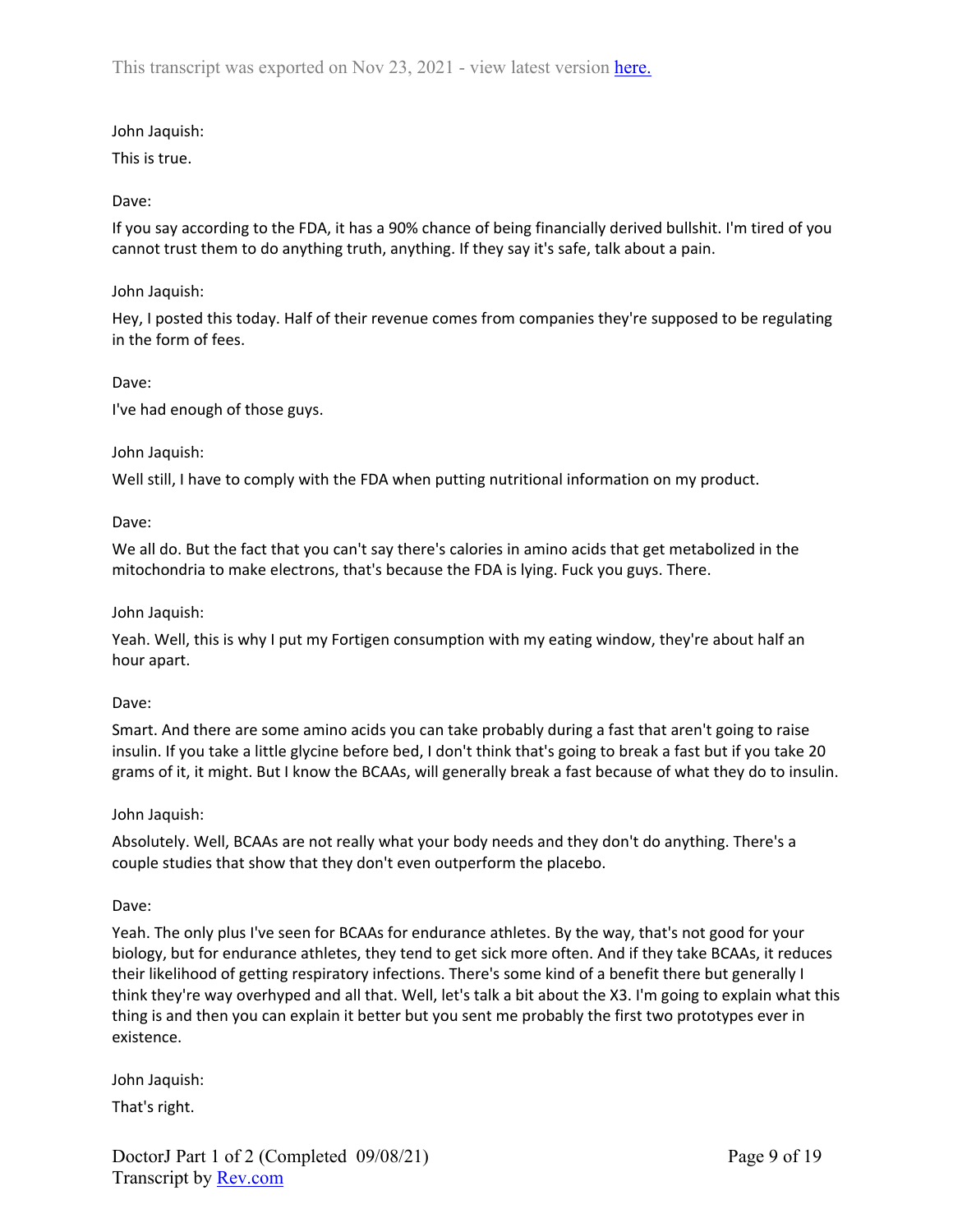This transcript was exported on Nov 23, 2021 - view latest version [here.](https://www.rev.com/transcript-editor/Edit?token=FyGuxgYQm2_bg8zF0woLebnsiaBXrG8NEX95PK40KnIXWOPQazRKLoOVIFl-GxfxWSx0tDLe2MsJx_dVyeqzEaGhtjU&loadFrom=DocumentHeaderDeepLink)

Dave:

When you were first launching this.

John Jaquish: You were the first guy.

Dave: It launched on the show.

John Jaquish: You and me. We're the first guys used X3.

## Dave:

Actually you sent me three and I gave two of them to people at my company, a woman and a guy who's about 10 years older than me and I had one and this was before they were fully packaged. And I'm like, this thing works. And guys what it is, it's a giant latex rubber band. There's actually three of them and a special bar so it doesn't tweak on your joints. It's very different than a TRX thing. Oh, there you go. Oh, actually that one's all silver. The one I have is still black. I probably saw the prototype you sent me, huh?

John Jaquish:

Oh, you still have the prototype.

Dave:

I think so, I still use the prototype. It's on my bench at home.

John Jaquish:

No. It's made out of anodized aluminum.

Dave: Look at that sexy thing.

John Jaquish:

iPhone quality.

Dave:

You never sent me a new one? I help you launch your product and John, my feelings are hurt now. Anyway.

John Jaquish:

I didn't know you didn't have a new one but now that you said that, I'll get you a new one.

Dave: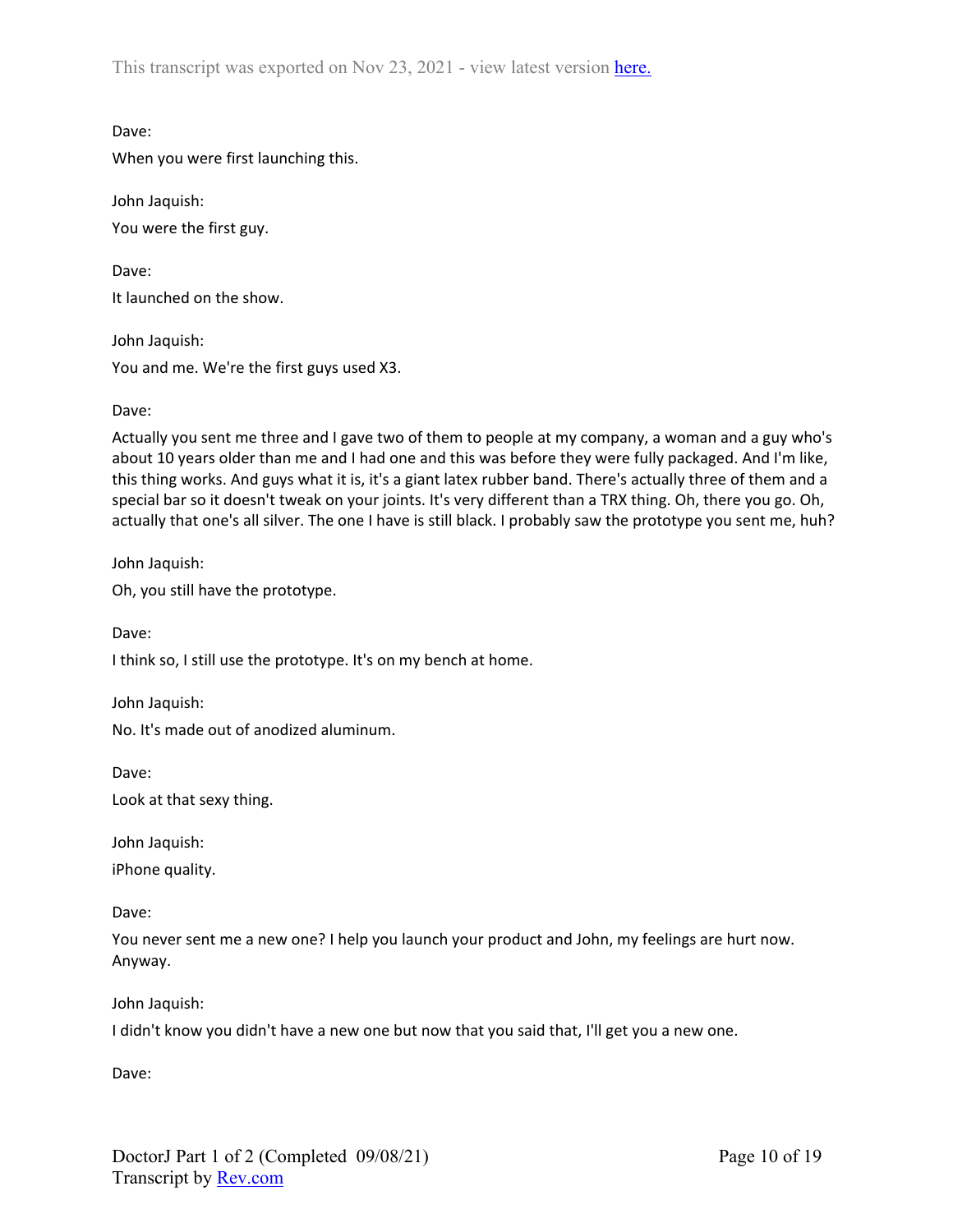How would you know? But here's the interesting thing. The two people I gave it to in my company, neither one is an athlete or are interested in muscles at all. Both of them at the end of the month or two, can I keep this? They actually liked it. Even though they weren't into this. And what I do now for my muscle stuff is I will do electrical simulation. I'll do X3 and occasionally I'll do some of the devices at Upgrade Labs. We've got a machine called the Cheat Machine but they're all based on a similar principle. But the most portable thing, I actually put my X3 in my luggage on some trips because it's small enough. Sometimes I don't bring the bar, even though the bar is way superior, just because I don't want to carry it but I'll bring the band.

John Jaquish:

Yeah. That'll hurt your joints. You don't want to do that.

Dave: Yeah, my joints don't like it. But hey.

John Jaquish:

You got to have the bar.

Dave:

The bar checks everything.

John Jaquish:

Just put it in your checked luggage. I used to fly 200,000 miles a year, speaking at bone density and osteoporosis type conferences. And I was all over the world. There were trips where I went from San Francisco to Chicago, to London, to Moscow, to Osaka, Japan back to San Francisco, literally around the world for three weeks. You wake up and you're walking the wall because you have no idea.

Dave:

You and me both, man.

John Jaquish:

Yeah, right. You do it too.

Dave:

All hotels look the same and people are like, how lucky. You get to travel.

John Jaquish:

It sucks.

Dave:

No, I'm in a four star hotel. It doesn't matter. You're there to help people, to teach people and to show something that matters. You're not there to be a tourist. I get it. And so having a portable device.

John Jaquish: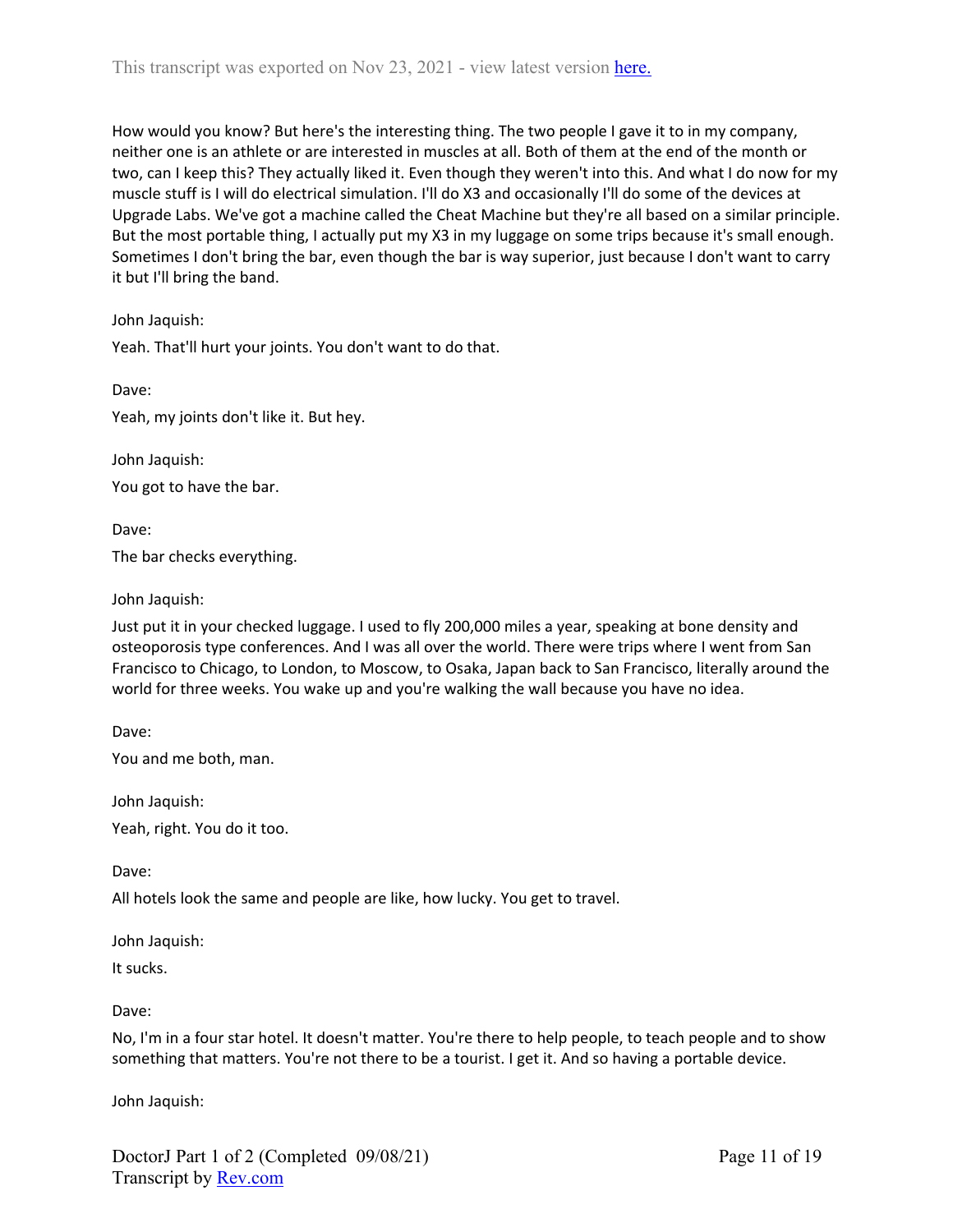Yeah, but my X3 comes everywhere with me. My current X3 probably has 600,000 miles on it.

#### Dave:

Okay. Now there are a variety of tubing things you can buy on Amazon and all that and when you first reached out to me, I'm like, is this really substantially different than the common brands out there? And what I found out was, yeah. There's the alignment from the bar but I think you're using different strength of bands. What's the difference?

#### John Jaquish:

The quality of polymer is the difference. A lot of things have come out since X3 in the last three years to look like X3 so it's just surgical tubing. It's five pounds of resistance. And I do realize there is a market in what I call fake fitness. People will buy a bullshit product, knowing it's a bullshit product or suspecting it's a bullshit product. And their budget's anywhere from 30 to a \$100. And it's so they can say they work out at home and they're not really even planning on using it. It's like somebody overweight and they're lazy and they don't want to do anything. And it's just like, oh, I work at home. I have a Perfect Pushup.

#### Dave:

I don't think it's that they're lazy, man. You're talking to a guy who was fat and not lazy at all. I worked my ass off and I just couldn't lose the weight. It's not because they're lazy, that's what people easily lose weight think it's because they're doing something that doesn't work.

#### John Jaquish:

For people who buy the Perfect Pushup, they know they're not going to get a real workout from that.

#### Dave:

Yeah. That's a fair point.

### John Jaquish:

I'm just saying there is a market out there for that type of thing.

#### Dave:

There is. Doesn't it feel great when people take your great idea and make a crappy knockoff so then other people say it doesn't work. No one's ever done that to me, with the stuff I make.

#### John Jaquish:

Right. Yeah actually, I frequently say to my employees, "Well, what would Dave do in this situation?" Because of that, just cheap, crummy, knockoff type stuff. And the funny thing, the customers, our customers, some of them accidentally bought the wrong thing because they thought it was X3 and then they're like, "Hey, look at this piece of crap that I bought but then I went and bought an X3 and here are the results I got from the X3." Sort of the truth comes out, I guess.

#### Dave:

It does come out over time. That's why I'm doing the line of Upgrade Lab supplements totally separate from Bulletproof. I have no idea what's going on at Bulletproof. I'm not involved anymore.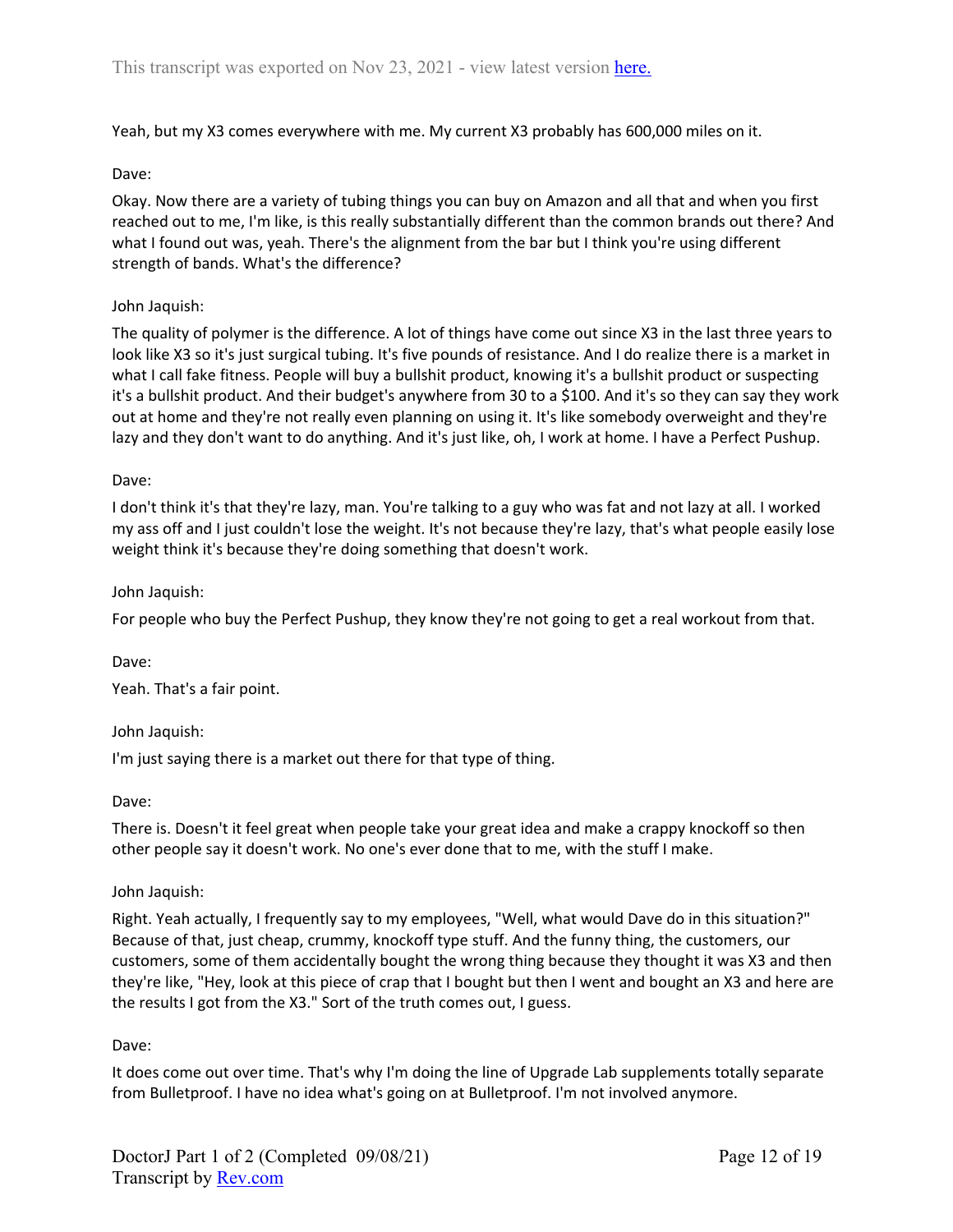John Jaquish:

Yeah, you sold it.

# Dave:

For me to have transparency and visibility, nope, I'm doing my own coffee and all that stuff. And I think that's the right thing to do. Because if I'm not willing to put my name behind it, just like you with the X3 bar. You got to put your name behind it. What happened when you took the X3 to the Miami Heat?

# John Jaquish:

They got rid of their weightlifting program and they're a 100% X3. Here's the book, Weightlifting is a Waste of Time. They even endorsed the book, it's right on the back.

Dave:

There you go. That's so solid.

John Jaquish:

Pro teams, everybody think, when's the last time you saw a pro team put their brand on something? Never. They never do that because their brand is so valuable. But the strength coaching team and Bill Foran, he's the strength coach of the team. And he's in the strength coach coaching hall of fame. Guy's an amazing guy. He's done so many great things. The teams he has done programming for are the least injured throughout history. And he's been doing this for a long time. And when he discovered X3, we had a great phone conversation. And I was on a plane the next day.

Dave:

That's so cool. By the way, your book hit the Wall Street Journal bestseller list.

John Jaquish:

That's right.

Dave:

Which is more credible than the New York Times list. The New York Times list is corrupt.

John Jaquish:

Oh the New York Times, dude, it has nothing to do with sales.

Dave:

No, nothing at all.

John Jaquish:

They handpick those books. It's the books they would like to see the most sales in, not the ones that actually had the most sales. And right now I'll just say I was a consultant to someone you know very well and like a lot. He's like, look, you're a straight white male. You're not getting on the New York Times list. They're straight up bigots.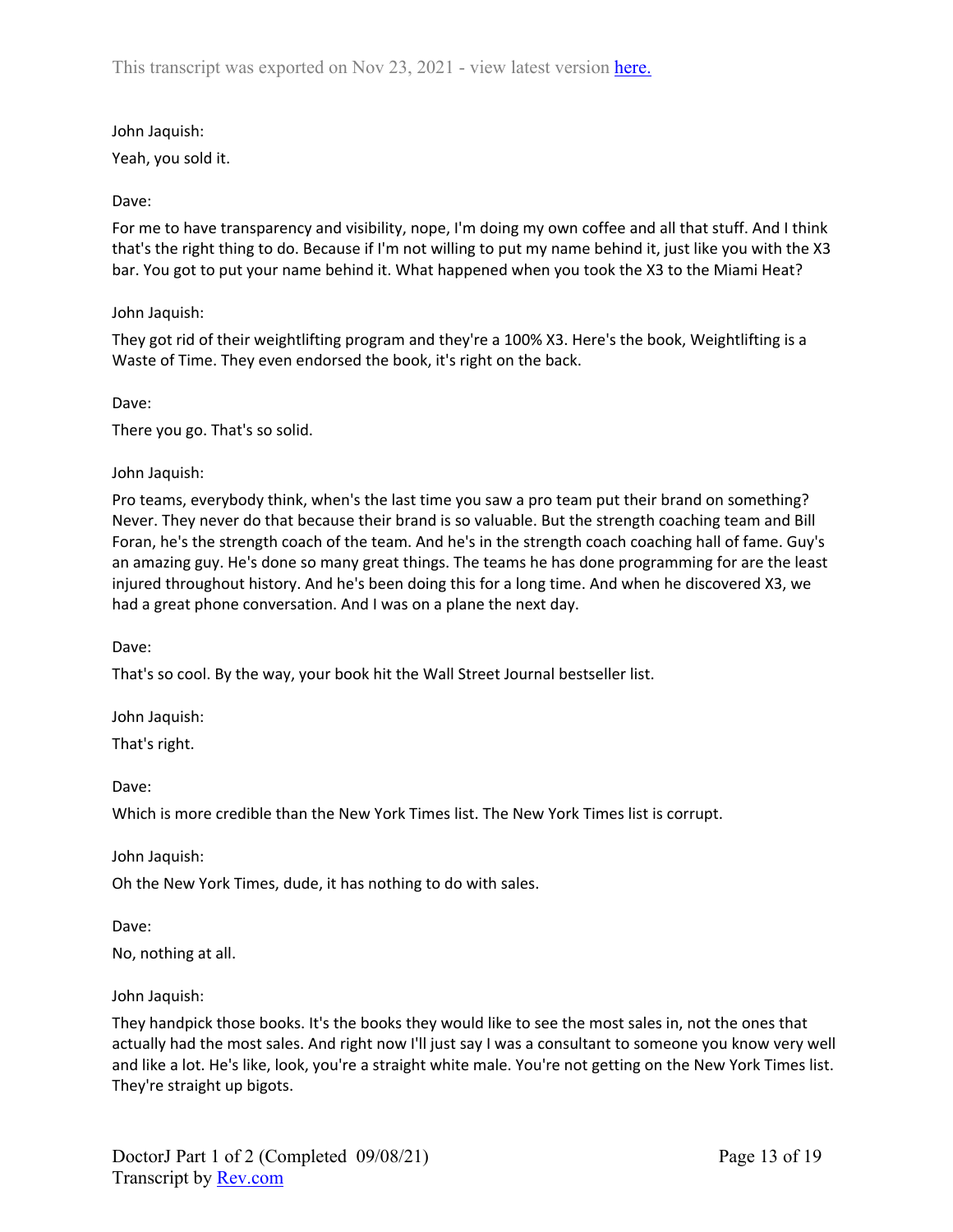Yep. The New York Times is not a trustworthy list anymore. In fact, Dr. Mercola, who's been on the show lots of times and is speaking at the Biohacking Conference September 17th.

John Jaquish:

Nice. Nice.

Dave:

He's sold enough books to dominate the New York Times list but he's blacklisted. If the New York Times can blacklist anyone from their list, it's not a list anymore. I've been on there four times. If they put me on the fifth time, I don't care because the Wall Street Journal is more credible and you hit things with the Wall Street Journal list, which is really cool. And you're right, something that just makes my heart warm, your Weightlifting is a Waste of Time. The whole point around Upgrade Labs is guys, you can recover faster than you're supposed to. You do all sorts of stuff. And if you look at your results, you're kind of ripped. What you're doing works. And you don't pick up heavy things. Except for maybe you pick up your car, which isn't that heavy because it's all carbon fiber or something.

John Jaquish:

This is true. The X3 workout is a hard workout.

Dave:

Oh yeah. It is.

John Jaquish:

I don't want to sugarcoat it and be like, oh yeah, it's so easy. When I go to the grocery store, people ask me if I play in the NFL, they ask for my autograph and I'm like, who do you think I am? Do I look like an NFL player? I don't know. Maybe there is one out there that looks like me. But I think they just think, they see a six foot, 240 pound really lean guy and they're like, huh? That guy, he's not a librarian. He's something else.

## Dave:

I'm totally laughing right now because I would be one of those guys who would probably say that. I once, it was in the early days of Bulletproof, I got invited to a celebrity poker tournament and I was supposed to just be a audience. And a friend was like, "Dave, I just put 25 grand in so you can play." It was all for charity. I'm sitting there and I'm sitting next to this guy, just like you described, wall of muscle and I was about to be, hey, obviously you work out, who the heck are you? And then the guy next to him, Larry David is the guy next to him, says, "Tebow what's up?" And I'm like, oh shit, that's Tim Tebow. But I had no idea who he was because I don't recognize any football player except for Nick Foles because he's a buddy. Otherwise I'm clueless. I would hit you up in the grocery store and be like, you must be famous. That's awesome. And you're getting that because you look, look at the cover of the book. It's kind of ridiculous. How old are you?

John Jaquish:

I'm 44.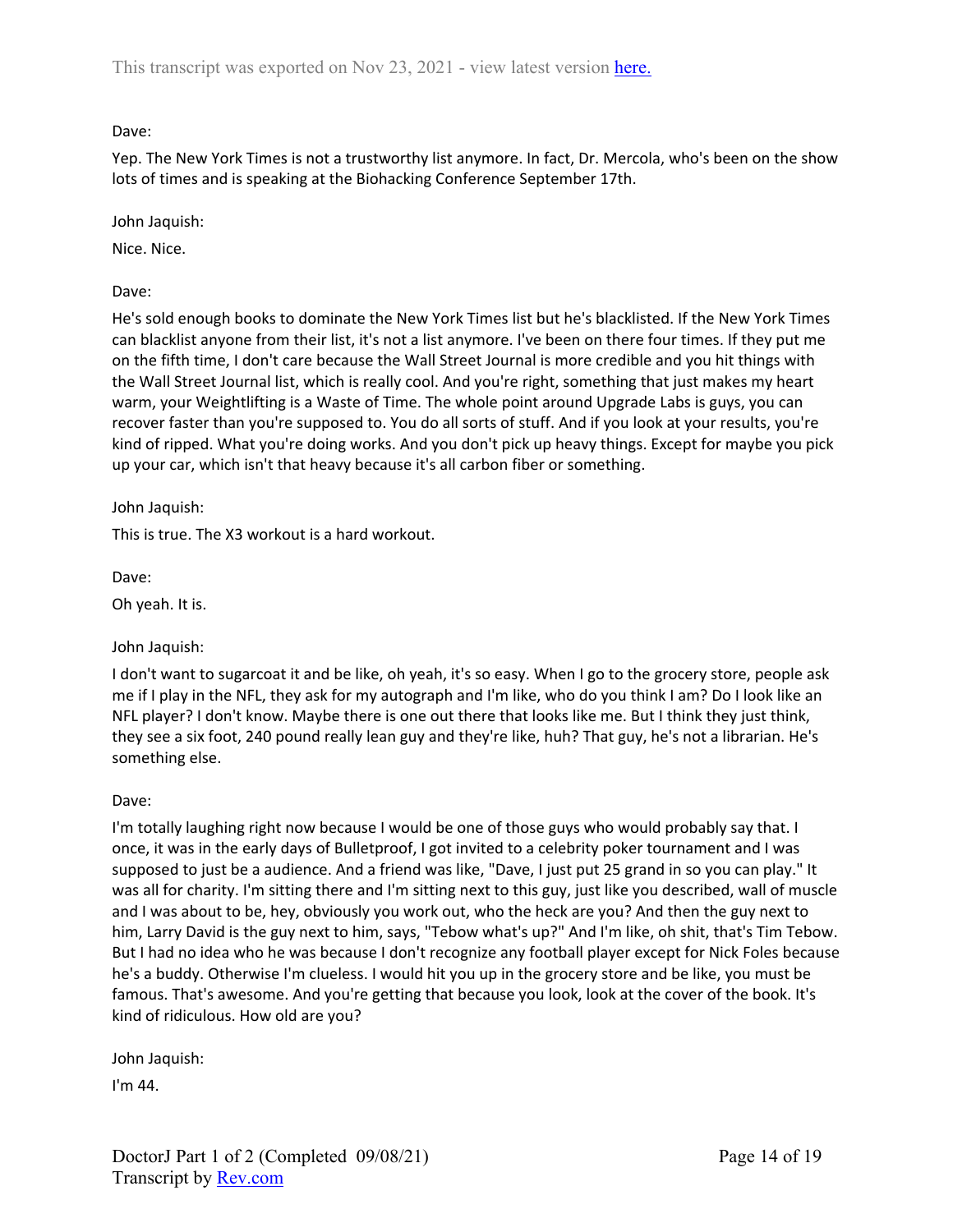This transcript was exported on Nov 23, 2021 - view latest version [here.](https://www.rev.com/transcript-editor/Edit?token=FyGuxgYQm2_bg8zF0woLebnsiaBXrG8NEX95PK40KnIXWOPQazRKLoOVIFl-GxfxWSx0tDLe2MsJx_dVyeqzEaGhtjU&loadFrom=DocumentHeaderDeepLink)

Dave:

You're 44.

John Jaquish:

And I put on this muscle after turning 40. I got to point that out because that's very rare.

Dave:

You're more muscular than you were even when we first hung out.

John Jaquish: Well of course. 40 pounds more.

Dave:

How many times a week or how many minutes a week do you use the X3?

John Jaquish:

The workout's 10 minutes.

Dave:

How often?

John Jaquish:

If you're moving at a clip, you can get it done in 10 minutes. I tend to catch my breath a little bit more so it might be 15. But six days a week. I basically work out an hour a week.

Dave:

Got it. Life is tough.

John Jaquish:

Yeah. Well like I said, it's a hard workout. It's exhaustion beyond level. The way I explained the technology is X3 allows you to train with greater force, which gets you to a greater level of fatigue and then triggers more growth, more growth than you've ever seen. Now here's something Dr. Baker helped me out with, Sean Baker. He's a world record weightlifter and an X3 user. And he really liked the title Weightlifting is a Waste of Time.

Dave:

It's a great title.

John Jaquish:

Yeah. And he says, "And I lift weights. And I read this and it's just I see it." And he goes, "My initial response, I got to know what this guy is saying because I don't think Weightlifting is a Waste of Time." And this is his words, "When I read the book, I realize what you're trying to say. You're saying that there's just a much more strategic approach to reducing the chances of injury and really upregulating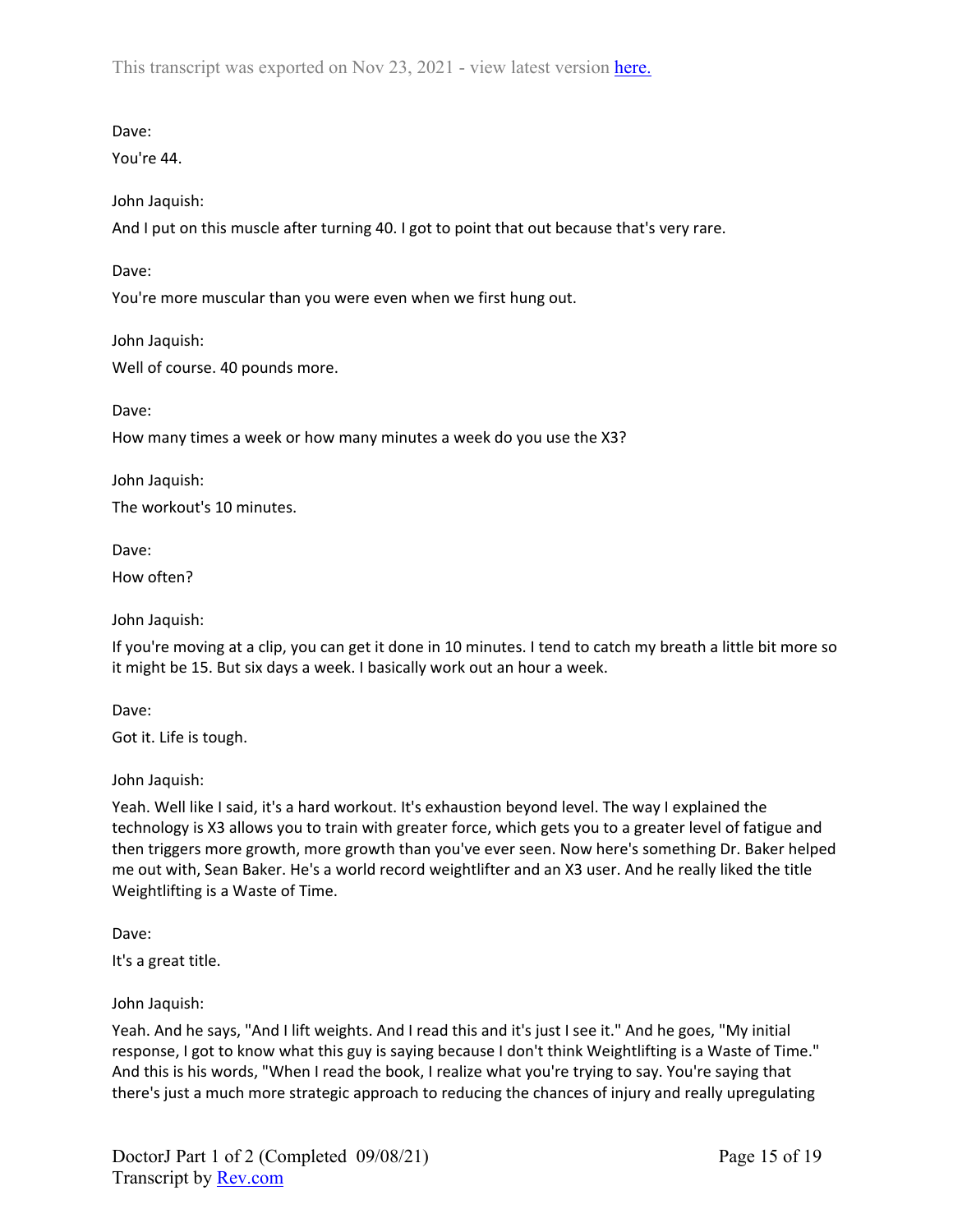your opportunity for growth. Because the point of working out, isn't getting your workout done. You can do a shitty workout that will never yield you progress and you can do that every day and pat yourself on the back. But at some point you're going to get injured. You're going to quit and you're never going to have made any progress. And nobody looking at you will ever know you ever worked out."

### John Jaquish:

But he says, "Your programming is for absolute maximum results." And he sees it. He sees it in his own experiences. And really liked that name and approach. Another thing he said was, "You really got to point out to people," and I put this right on the back of the book, "that fitness as a concept is probably the most failed human endeavor."

Dave:

It's true.

John Jaquish:

Humans have screwed up a lot of stuff but nothing more than our health. And we butchered our health and we know that being lean and being strong are the two greatest drivers of long life, yet weak in fat is how you describe the majority of the world's population. And then there's people who work out and we all know, you probably know a 100 people like this. Most people probably know 10 people like this. People who go to the gym couple of days a week and have been doing so for years and they have never seen anything change, nothing. One of the first references, in the book there's 250 studies that are summarized. By the way I get criticized that the book is like an ad for my products. Now I described the rationale.

Dave:

Look man, people criticize.

John Jaquish:

You got that same kind of crap too. Oh, go away.

Dave:

You got to just tell the critics to kiss your ass. People say the same thing for me. Guys, no one knows about collagen, no knows about MCT oil or the benefits of butter so yeah, I'm at a right about all that. And of course I make them because I couldn't buy them and now they're all billion dollar categories. If you want to complain that an author cares enough to write a book and launch products about it, then don't read the books. You're kind of an idiot.

John Jaquish:

Yeah, just go and live in a cave. Go and live in a cave. Lift weights and make no progress.

Dave:

And don't learn new things, because people make stuff.

John Jaquish: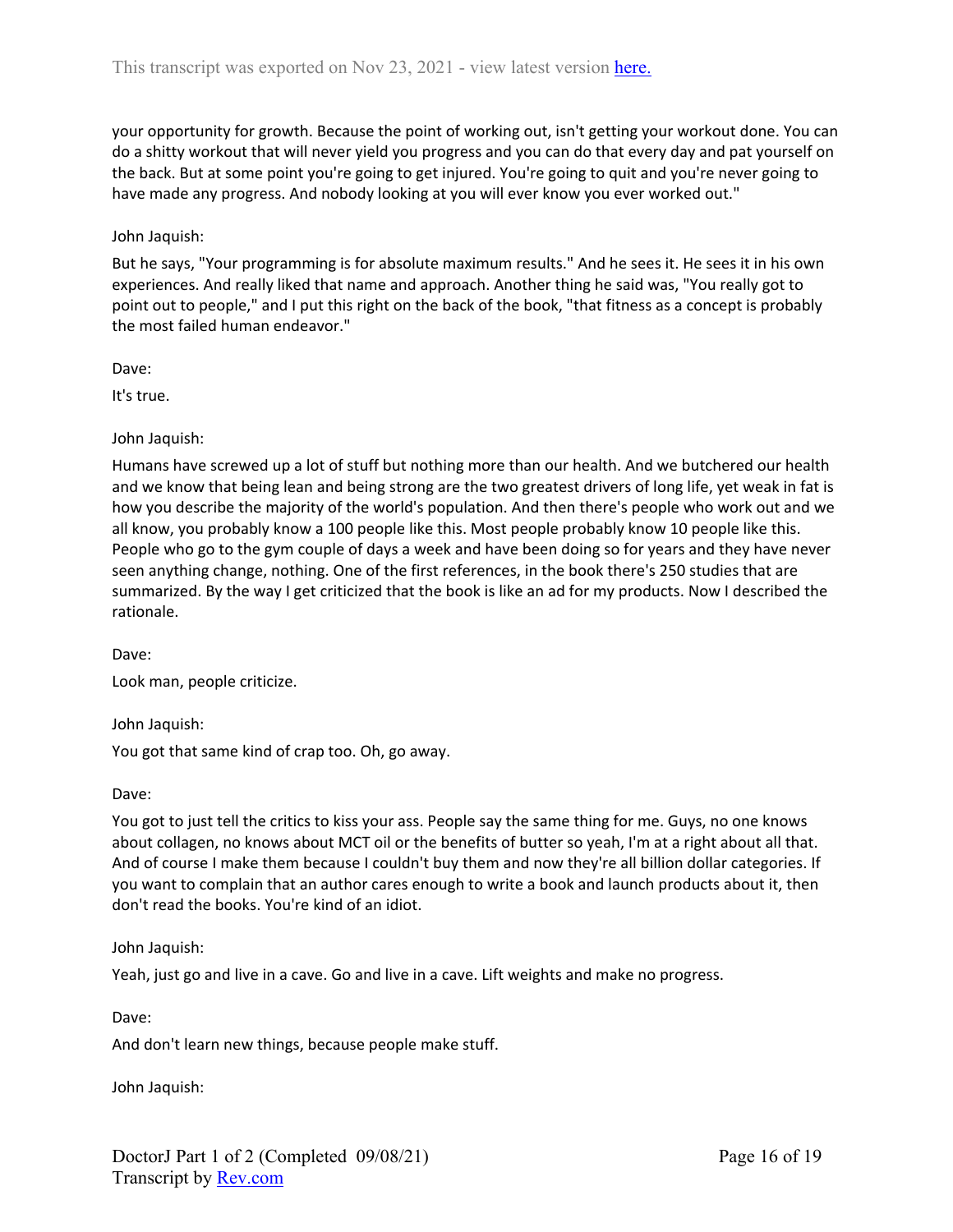Go be fat and weak and post on Instagram about how loud you can grunt and throw your weights against the ground. Because these are the kind of losers I'm dealing with. You get kind of nutrition trolls. I get gym people. And they're stupid.

Dave:

Look, there's the angry calorie people.

John Jaquish:

Yeah, a lot of calories.

Dave:

There the angry calorie people. They're mostly angry because they're in a calorie deficit. You get the angry vegans, you get the angry ketos, and then you get that angry gym people and all of them have something wrong biologically. And that's what drives their anger.

## John Jaquish:

Yeah, the gym people are in chronic pain. If they even go to the gym at all, a lot of them are such chronic pain they quit going to the gym so they've got like string bean arms and a double chin and yet they're going around on the internet acting like they're the world's foremost experts.

## Dave:

Great. I want to ask you about these three aspects of strength that a lot of people don't think about and muscle size and strength, everyone thinks about that. That's one of them. The other one is ligaments and tendons, the things as growing at different rates. And the other thing is called wong.

John Jaquish:

They require different stimuli.

Dave:

They do. And then there's wong or interstitial tissue, which no one really thinks about in the west. But if you look at a Shaolin guy, that guy has no muscle but they can stand on one finger and do all this stuff. It's because there's a different kind of interstitial strength.

John Jaquish:

That's right.

Dave:

When you're dealing with X3, talk to me about not just muscles but talk to me about ligaments and tendons and that interstitial strength without bulk. How does all that work?

## John Jaquish:

There was a great study from 1996 by Benjamin and Ralphs that talks about fibrocartilage uptake. And they're very careful the way they worded that so that they didn't say you're growing back your cartilage or you're growing tendons and ligaments. You're thickening your tendons and ligaments, which makes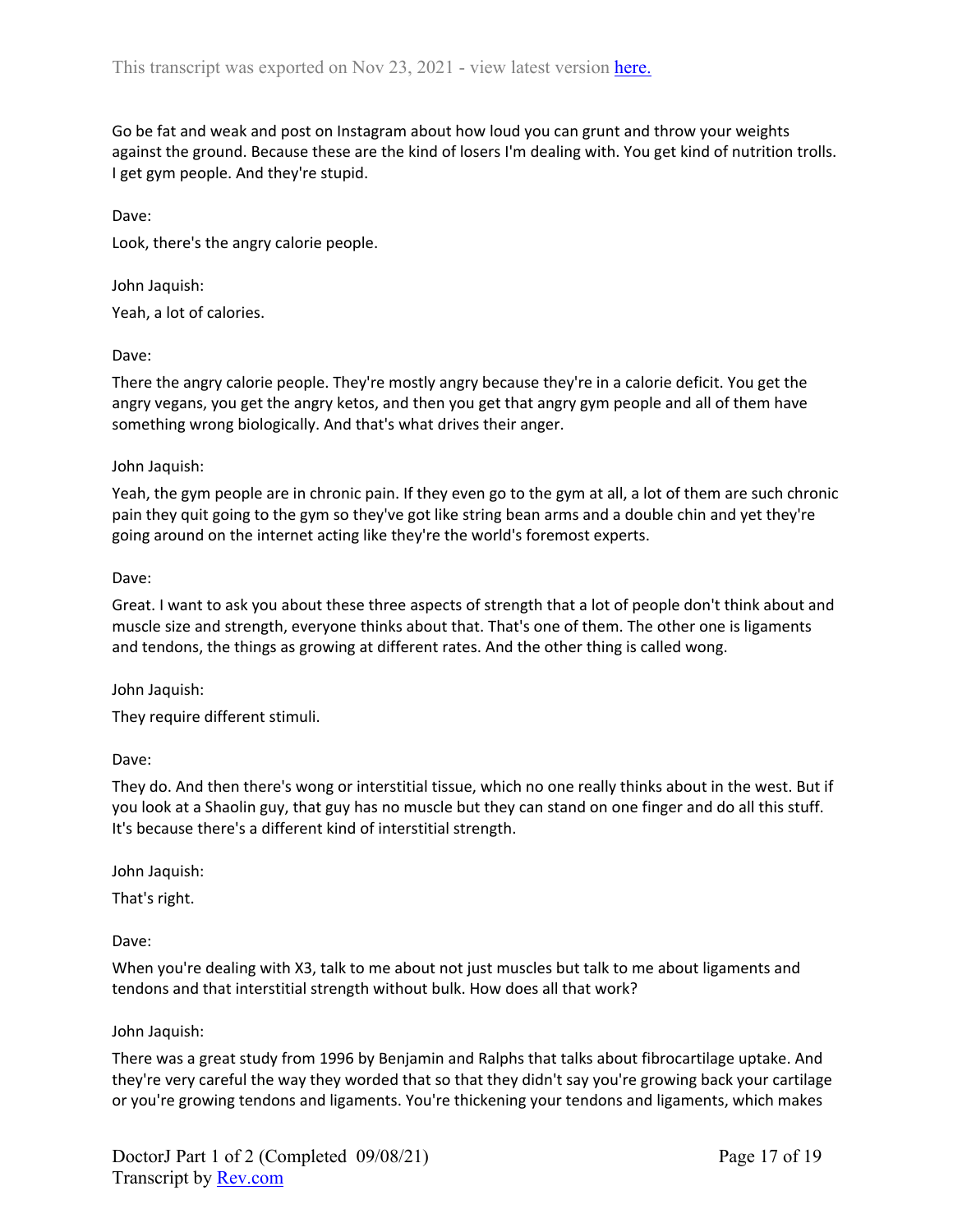them not only more powerful, but the discharge when let's say you trip and fall and you've got to protect yourself, put your arms up in front of you. Discharge over larger surface area means that there's less concentration of force, thereby avoiding a tendonous rupture. To stimulate tendon and ligament growth, it takes very high levels of force axially. Meaning training in the strongest range with very heavy weight. Weights that are far beyond what we could get in a gym. That's exactly how X3 works.

## John Jaquish:

You're able to grow your tendons and ligaments and this is why I like so many people who use X3, we have over a 100,000 customers now and they're saying, "This is like the weirdest thing, I've had chronic tendonitis in my elbow and I never even messaged your company about it because I just thought I was just going to have to live with that forever. Thought it was a permanent injury and I've been pain free since the second week of using X3 and I just thought it was a fluke but now six months have gone by and it's just nothing, no pain. And so that's the reason why, because we're actually building the thickness of the tendons and ligaments.

Dave:

Wow.

## John Jaquish:

Based on that loading in that higher, more capable range of motion. Remember and we said this on the first podcast and which I urge everybody to listen to, especially listen to both of them because there's a big change in what's happened since then. You're seven times stronger in your impact ready range of motion. When you trip and fall and you go to protect yourself, the back of the hand is in line with the clavicle, right here and there's a 120 degree angle between upper and lower arm. When that happens, you can either absorb in a fall or create the greatest amount of force only in that very specific position. And it is not a linear relationship downward to where you would start the movement. It's a curve and it's a very aggressive curve. And I put that two chapters in the book about those curves and the strength capacity. You kind of go from X, you can hold at the bottom and then in the middle you might be at 2X but at the top you're more like 5X.

### Dave:

Got it. That makes a lot of sense and it has to do too with the stretchiness of the band just happens to work out nicely with that.

### John Jaquish:

We did have to do some engineering there.

## Dave:

I can imagine. I had a thing about maybe four years ago when SARMs were or something I was working to bring into biohacking. I put on 29 pounds of muscle in six weeks without changing my workout or my nutrition. And I ended up giving myself a shoulder injury because my strength grew dramatically but my ligaments and tendons didn't.

## John Jaquish:

They didn't. That's a problem with anabolic steroids too.